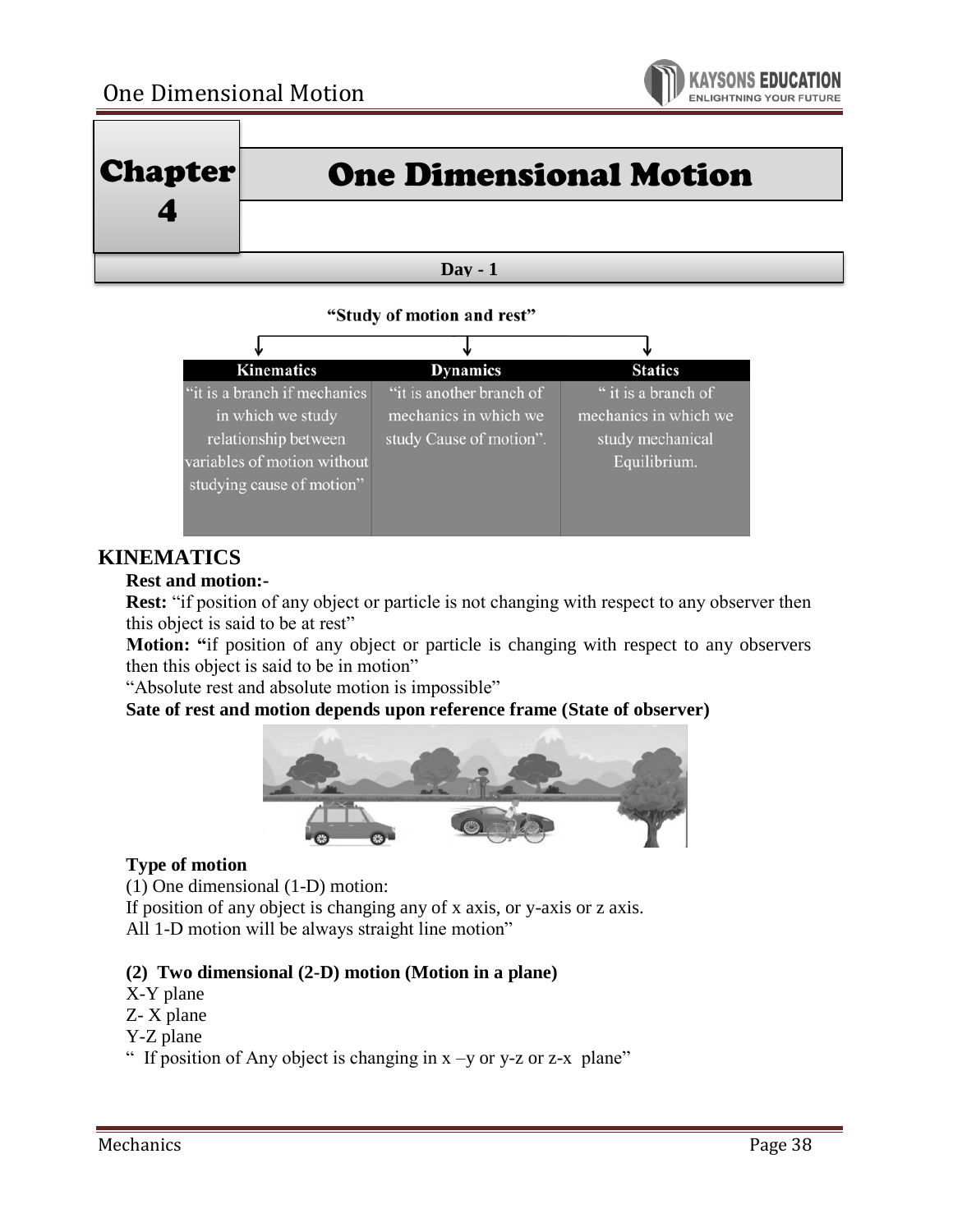

### **Example:**





Horizontal circular motion



**2-D motion may be straight line motion"** "Writing on board or copy is also 2-D event"



## **(3) Three dimensional (3-D) motion:-**

" if position of any object is changing along all  $3 - axis(x-yz)$ " **Example:-**





Human can move in 1-D, 2-D, or 3-D motion"





# **BASIC TERMS IN KINEMATICS**

### **(1) Displacement:**

"length of straight line drawn between initial and final position of any object"

"Shortest path between initial and final position of any object" It is vector quantity so it may be  $+$ ,  $-$ , zero.

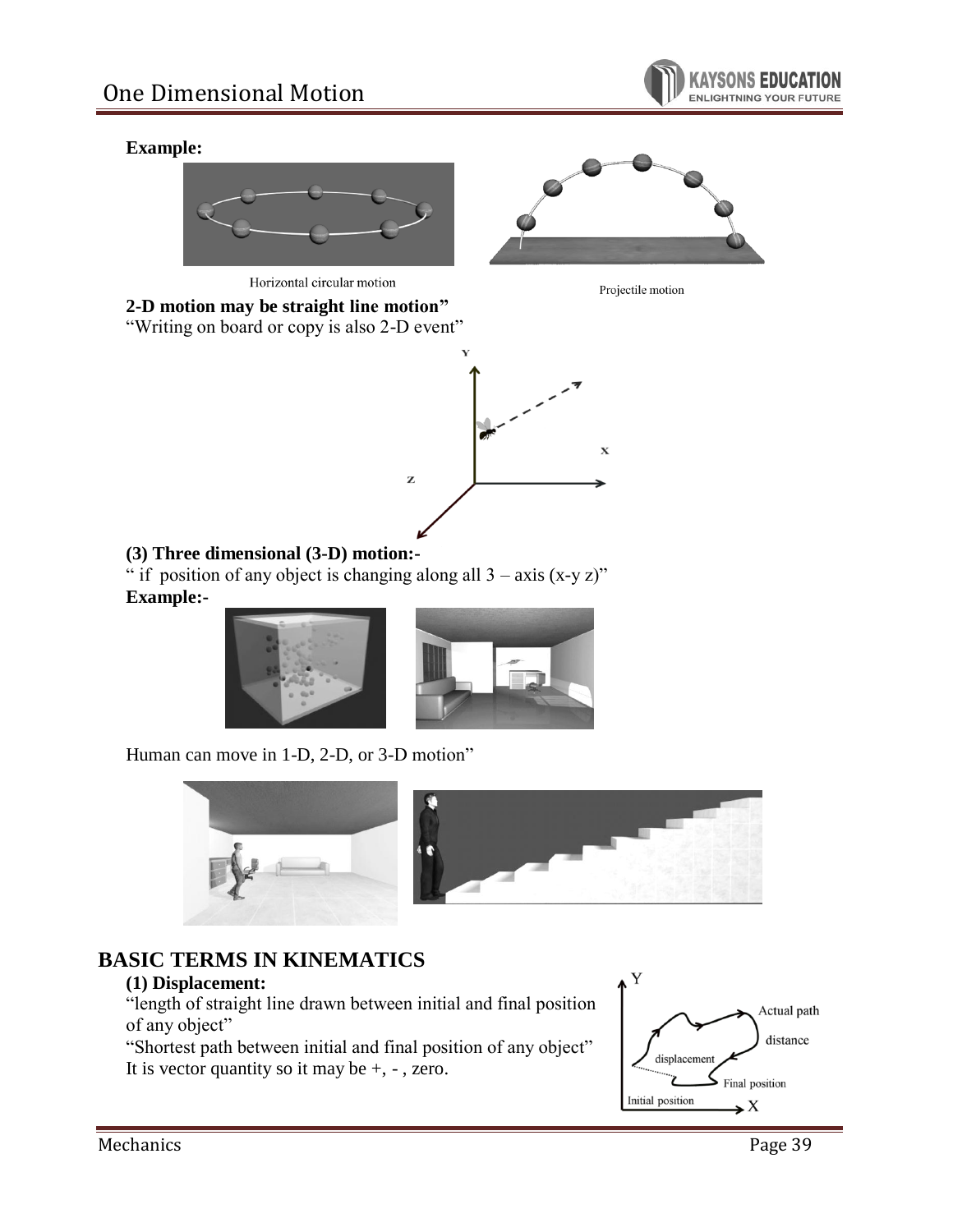

### **(2) Distance:-**

"length of actual path travelled by any object" It is scalar quantity so it will be always positive.

Distance  $\geq$  Displacement

Distance  $\frac{1}{\text{displacement}} \geq 1$ 

For straight line motion distance will equal to displacement.



# **UNDERSTANDING OF DISPLACEMENT AND DISTANCE**

### **Example:-**

"A person is moving 3 km towards east then take left turn and move 3 km towards north then person take a right turn and move 1 km further due east and stops.

(i) What will be the total distance travelled by person.

(ii) What will be the net displacement of the person.



**Solution**: As we study in vectors and scalars.



(i) Distance: length of actual path so distance =  $3 \text{ km} + 3 \text{ km} + 1 \text{ km} = 7 \text{ km}$ (ii) Displacement: length of straight line **First method:** disp.  $(\vec{S}) = 3\hat{i} + 3\hat{j} + 1\hat{i} = 4\hat{i} + 3\hat{j}$  $\blacktriangleright$  final position disp $|\hat{S}| = \sqrt{4^2 + 3^2} = 5$  km Direction: tan  $\theta = \frac{3}{4}$  $3 km$  $\frac{3}{4}$   $\theta = 37^{\circ}$  with east direction. **Second method** 3 km  $|disp.| = 3<sup>2</sup> + (3 + 1)<sup>2</sup>$ Initial position Applying Pythagoras  $= 5 \text{ km}$ **Example: 2** An object is moving in a circular path of radius of  $\frac{70}{22}$  meter shown in figure Find magnitude of distance and displacement. B (i) From A to B (ii) From A to C (iii) From A to D  $R = \frac{70}{22} m t$ (iv) From A to A  $\overline{C}$ D